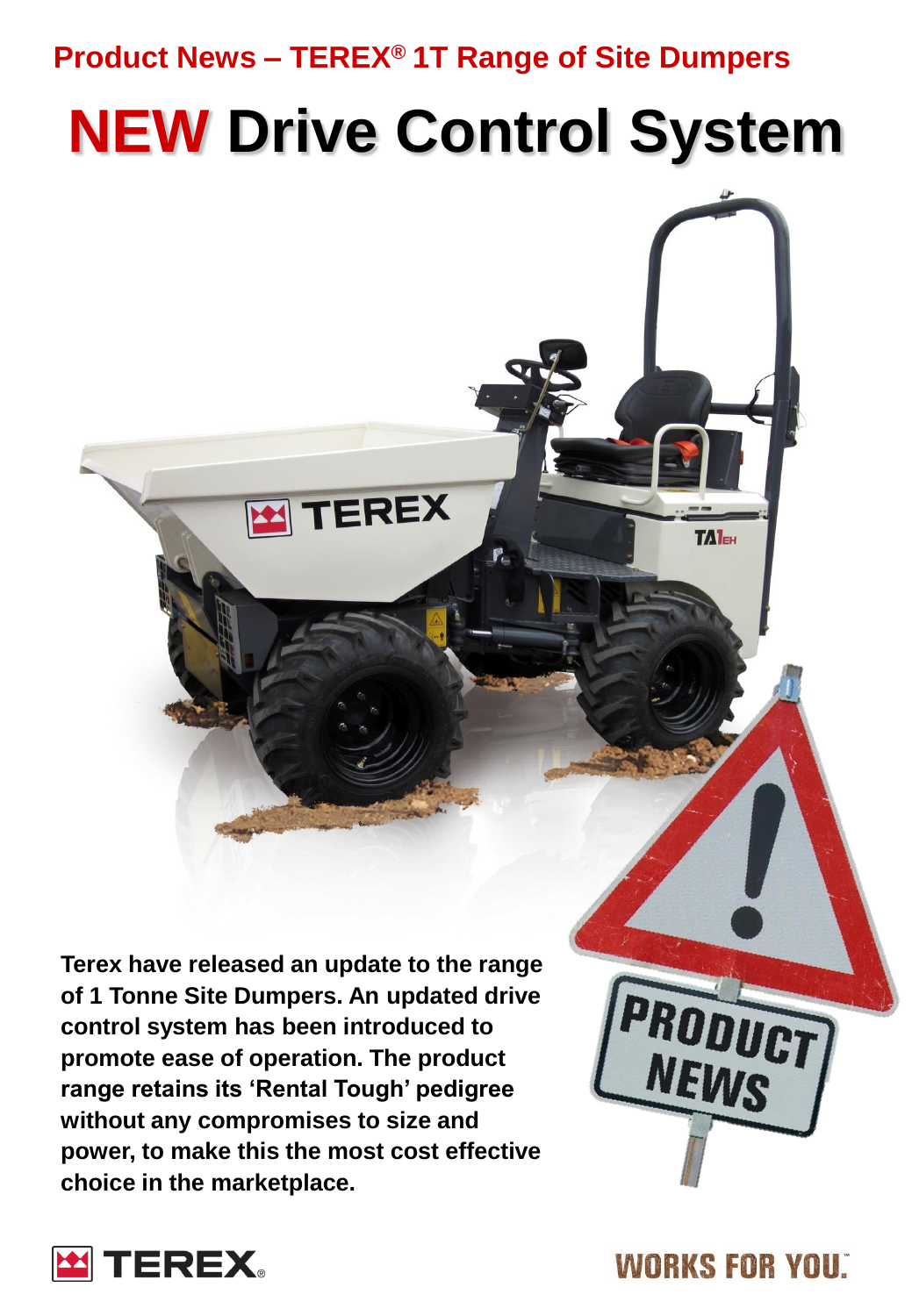### **NEW Drive Control System update**

### **Models**

The following models within the range have been updated:

**TA1EH** – 1 Tonne High-Tip (Hydrostatic Drive) **TA1.2EH** – 1.2 Tonne High-Tip (Hydrostatic Drive)

• The following model has now been deleted and is no longer available:

**TA0.8EH** – 0.85 Tonne High-Tip (Hydrostatic Drive)

### **Introduction**

The 15.5 kW (21 hp) TA1EH & TA1.2EH Site Dumpers have been carefully developed to provide impressive manoeuverability, excellent fuel economy, low noise levels and operator friendly controls in order to meet the demanding needs of the plant hire industry.

When moving material, the elevated discharge raises the skip to over 1.5 metres and allows it to dump over obstacles into standard waste skips. For convenience and versatility, folding ROPS comes as standard enabling the machine to move through a typical 1-metre doorway and gain access into indoor spaces. Service & maintenance can be easily provided at ground level, with the engine canopy having been designed to provide convenient access to the engine compartment.

In addition, the hydrostatic transmission delivers smooth, uninterrupted power along with traction control benefits. Active hydrostatic braking technology also provides significant operational benefit when working on gradients.



### **Updates**

Updates to the model range have affected the drive control system. The machines are now operated using a foot pedal applied throttle control, paired to a forward / reverse direction lever. Braking is automatically applied upon release of the throttle pedal. The Parking Brake is automatically applied when putting the forward / reverse direction lever into the neutral position. This system replaces the outgoing hand operated joystick drive control system.



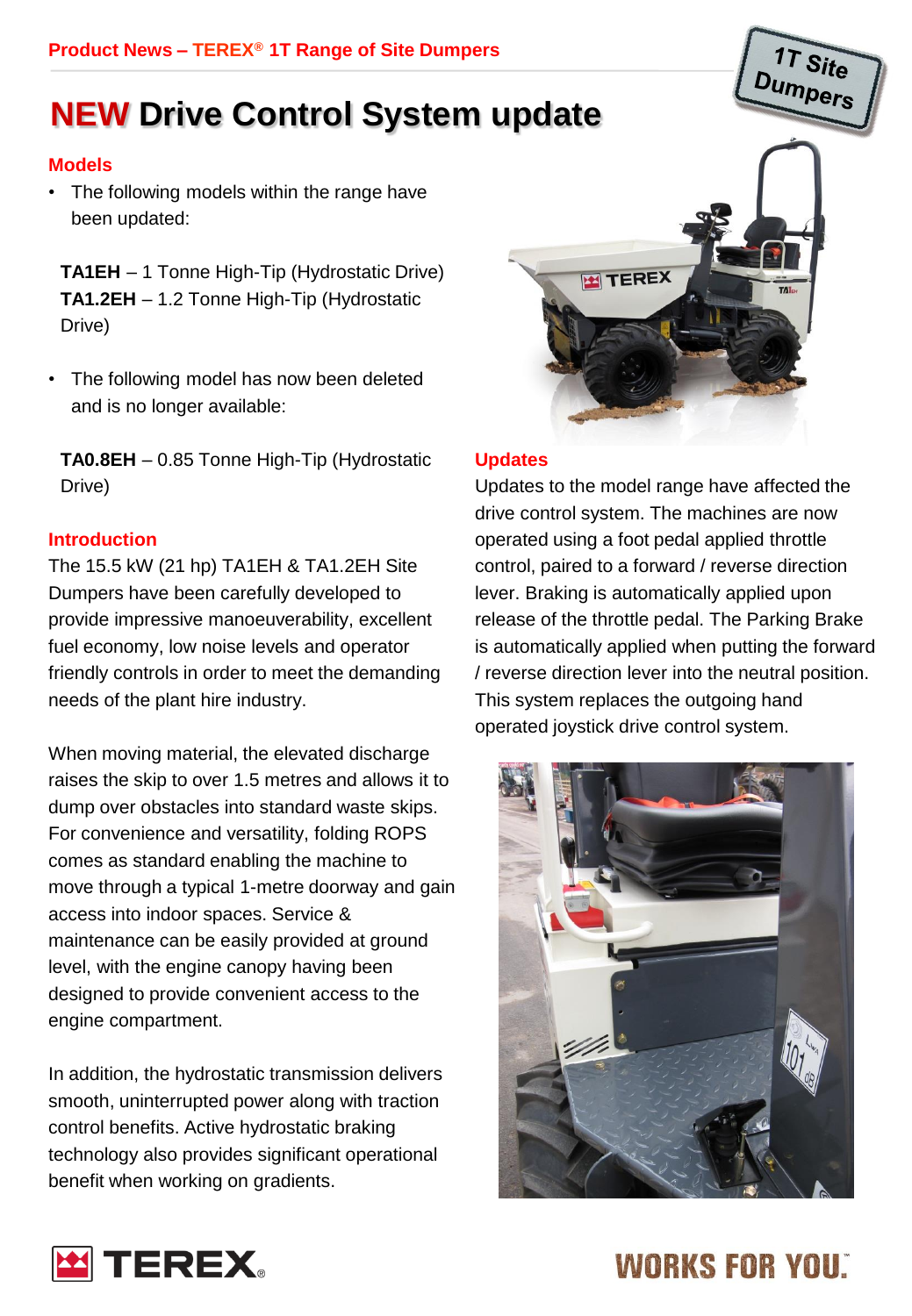

### **ENGINEERED STRENGTH, PERFORMANCE & RELIABILITY**

### **MODEL RANGE TA1EH & TA1.2EH**

#### **Fabrications & Structures**

- All fabrications have been designed with our 'Rental Tough' philosophy in mind.
- All fabrications are provided by state of the art tooling that has been implemented to provide consistency & accuracy, leading to the high levels of quality and reliability you expect from a class leading performer.
- The high strength steel backpanel provides high impact resistance to protect your cooling system at all costs.

#### **Skips**

- All skips are designed to improve forward visibility as well as ensuring volumetric capacities remain optimised to help you maximise your productivity.
- Uncompromised skip strength delivers long life and supports strong residual values.



### **Centre Pivot**

- The well proven, high strength centre pivot design has been retained within the range of 1T Dumpers.
- The design provides a high degrees of articulation and oscillation to promote excellent manoeuverability whilst maintaining wheel / ground contact to aid tractive effort.

### **Roll Over Protection**

- The ROPS design, using a high strength tubular structure, common across the Site Dumper range provides the ultimate reassurance to driver safety in the event of an incident
- A folding ROPS system is fitted to the entire Dumper range as standard

### **Technology**

• The TA1EH & TA1.2EH incorporates the Poclain Twinlock traction control system. The Twinlock system provides transfers torque to wheel with the greatest traction. It dramatically reduces the heat generation and horsepower loss of conventional transmission systems. The system also provides dynamic hydrostatic braking to assist with ease of drive control.



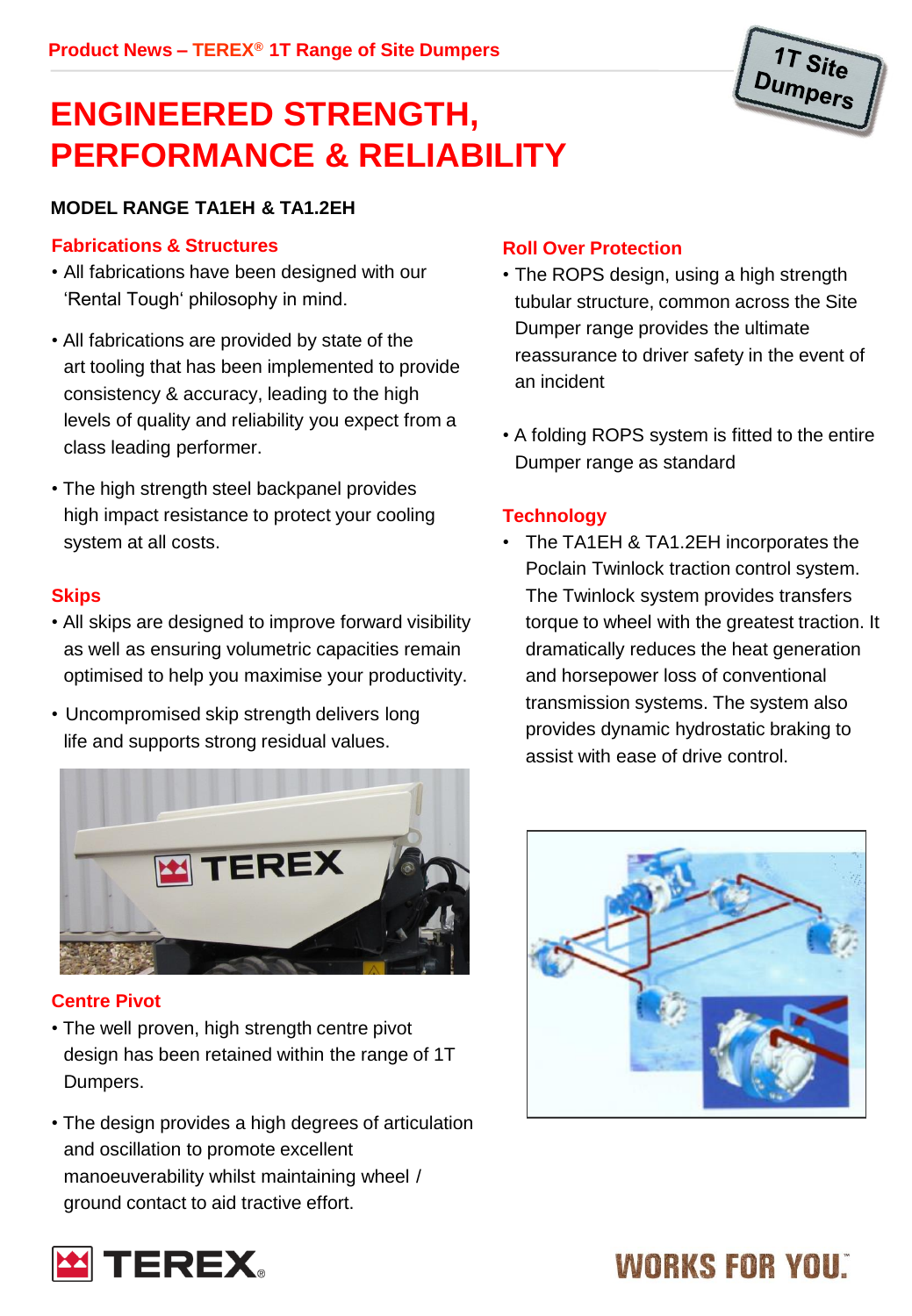### **OPTIONAL EXTRAS**

### **MODEL RANGE TA1EH & TA1.2EH**

### **High Visibility Hand Rail & Step Safety Decals**

• New decal kits for the entire range of Terex Site Dumpers are now available to assist operators with safe access / egress from the machines in low light conditions.

#### **Full Road Light Kit**

• Front & Rear road lights to comply with international standards are available on all models. The front lights are protected by heavy-duty guards to prevent impact damage.







1T Site umpers

#### **Security**

• The optional Cesar Datatag security options can be provided to support the prevention of unwanted use or machine theft as well as lowering insurance costs.



#### **Homologation Kit**

• A Road Homologation Kit can be fitted suitable for German / Swiss compliance. This incorporates a wheel chock, speed decals in kph, rear view mirror and a skip control lever lock.

#### **Narrow Tyres**

• Narrow tyres can be provided as an alternative option on the TA1EH model, allowing for the overall machine width to be reduced down to less than 1 metre.

### **Warranty**

• A full 12 months Warranty is provided as standard. The option of extending this level of Warranty cover to a 2nd or 3rd year is also available.

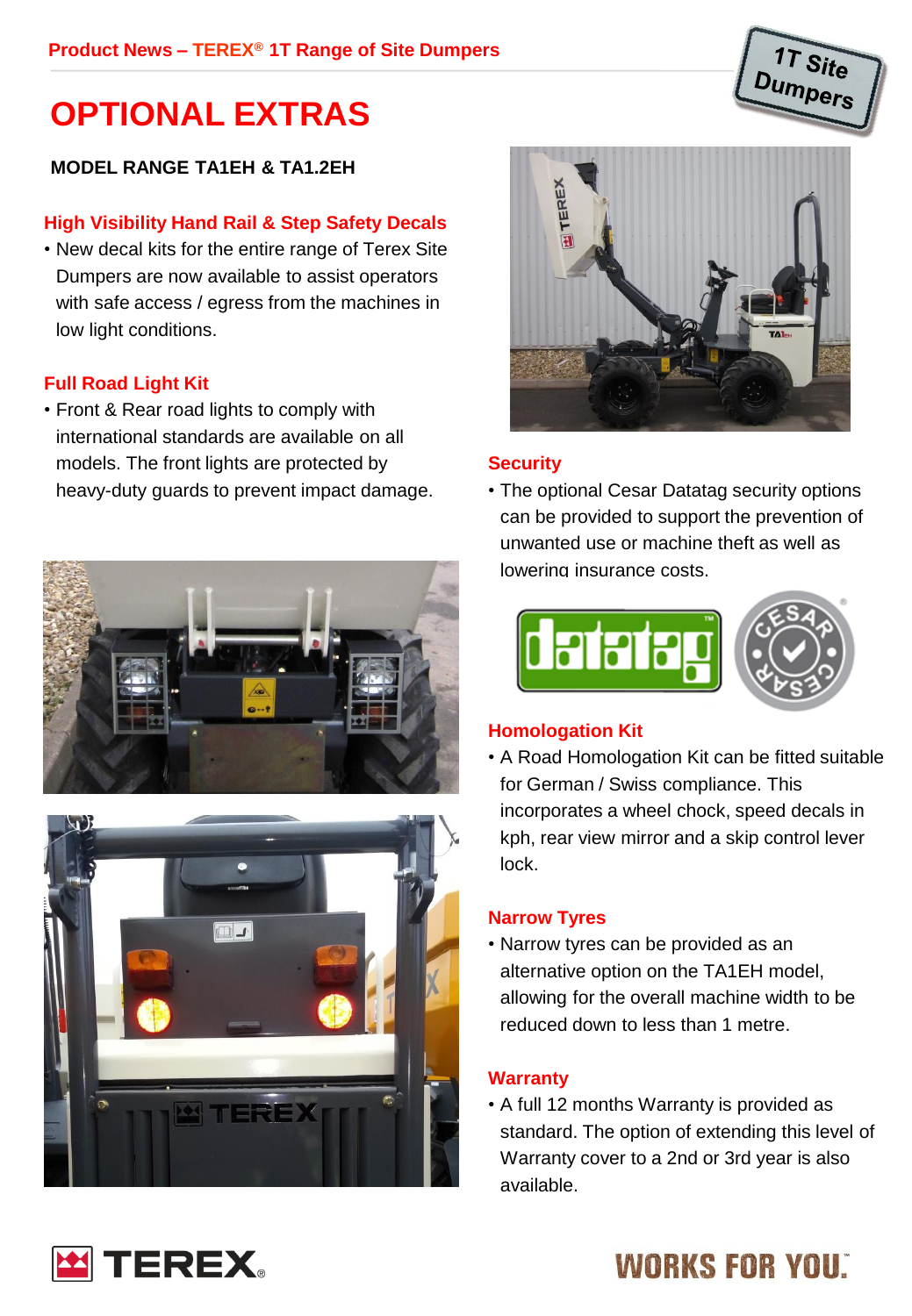### **SPECIFICATIONS**

|                                                                                 | TA1EH                                                                 | <b>TA1.2EH</b>                                                                   |
|---------------------------------------------------------------------------------|-----------------------------------------------------------------------|----------------------------------------------------------------------------------|
| <b>PERFORMANCE</b>                                                              |                                                                       |                                                                                  |
| Payload (Kg)<br>Unladen Weight (Kg)                                             | 1000<br>1310                                                          | 1200<br>1375                                                                     |
| <b>Tipping Type</b>                                                             | Forward Tip -<br>High Discharge                                       | Forward Tip -<br>High Discharge                                                  |
| Skip Capacity - Water (litres)                                                  | 320                                                                   | 390                                                                              |
| Skip Capacity - Struck (litres)                                                 | 450                                                                   | 560                                                                              |
| Skip Capacity - Heaped (litres)                                                 | 540                                                                   | 680                                                                              |
| Engine                                                                          | Kubota D905                                                           |                                                                                  |
| - Number of Cylinders                                                           | 3                                                                     |                                                                                  |
| - Gross Power - kW (hp)                                                         | 15.5kW (20.8)                                                         |                                                                                  |
| - Displacement (cc)                                                             | 898                                                                   |                                                                                  |
| - Maximum Torque (Nm)                                                           | 56Nm                                                                  |                                                                                  |
| - Aspiration                                                                    | <b>Naturally Aspirated</b>                                            |                                                                                  |
| - Emission Compliance                                                           | EU Stage 3A                                                           |                                                                                  |
| <b>TRANSMISSION / DRIVE</b>                                                     |                                                                       |                                                                                  |
| Transmission Type                                                               | Hydrostatic Motor (Twinlock) to<br>4 Hydraulic Wheel Motors           |                                                                                  |
| <b>Tyre Size</b>                                                                | 255 / 75 x 15.2<br>x 8 ply (option<br>$7.0 \times 12$ narrow<br>tyre) | 255 / 75 x 15.2<br>$x 8$ ply                                                     |
| Drive                                                                           | Hydrostatic 1/1                                                       |                                                                                  |
| Maximum Travel Speed - mph (kph)                                                | 7(11)                                                                 |                                                                                  |
| Gradeability (Maximum Slope<br>Gradient)                                        | 20% (1 in 5)                                                          |                                                                                  |
|                                                                                 |                                                                       |                                                                                  |
| <b>CAPACITIES</b><br>Fuel Tank Capacity (litres)                                | 35                                                                    |                                                                                  |
| Hydraulic Tank Capacity (litres)                                                | 25                                                                    |                                                                                  |
|                                                                                 |                                                                       |                                                                                  |
| <b>ENVIRONMENTAL</b><br>Noise Emission (to ISO 4871) -<br>Sound Pressure (LPAD) | 83                                                                    |                                                                                  |
| Noise Emission (to ISO 4871) -<br>Sound Pressure (LWAD)                         | 101                                                                   |                                                                                  |
| Noise Compliance                                                                | Noise - Equipment Used<br>Outdoors Directive 2000/14/EC               |                                                                                  |
| Vibration - Hand Arm (as defined in<br>EN474-1 all operations)                  | $<$ 2.5 m/s <sup>2</sup>                                              |                                                                                  |
| Vibration - Whole Body (as defined in<br>ISO/TR 25398 - Work Cycle)             |                                                                       | 0.529 rms (0.264 m/s <sup>2</sup> )<br>Uncertainty)                              |
| <b>HYDRAULIC SYSTEM</b>                                                         |                                                                       |                                                                                  |
| Pump Type                                                                       | <b>29 I/min</b>                                                       | Gear                                                                             |
| <b>Flow Rate</b><br>Operating Pressure                                          |                                                                       | 152 bar                                                                          |
| <b>Steering System</b>                                                          |                                                                       | Orbitrol hydrostatic steering unit<br>powering central hydraulic<br>steering ram |
| <b>BRAKING SYSTEM</b>                                                           |                                                                       |                                                                                  |
| Working Brake                                                                   | Hydrostatic Dynamic Braking on<br><b>Rear Wheel Motors</b>            |                                                                                  |
| Parking Brake                                                                   | Hydrostatic Dynamic Braking on<br><b>Rear Wheel Motors</b>            |                                                                                  |

**EX TEREX** 

| 1T Site<br>Dumpers<br>າpers                                   |                  |                  |
|---------------------------------------------------------------|------------------|------------------|
|                                                               |                  |                  |
| <b>ELECTRICAL SYSTEM</b>                                      | TA1EH            | TA1.2EH          |
| Voltage                                                       | 12V              |                  |
| <b>Battery</b><br>Alternator                                  | 74Ah<br>30A      |                  |
| <b>DIMENSIONS</b>                                             |                  |                  |
| Total Length (mm)                                             | 2980             | 2980             |
| Total Width (Max) (mm)                                        | 998* / 1120      | 1310             |
| Wheelbase (mm)                                                | 1440             | 1440             |
| Ground Clearance (mm)                                         | 241              | 241              |
| Height to Front Lip of Skip (untipped)<br>(mm)                | 1167             | 1167             |
| Height to Front Lip of Skip (tipped)<br>(mm)                  | 1620 (raised)    | 1620 (raised)    |
| Turning Radius to Outside of Skip<br>(mm)                     | 2295             | 2295             |
| <b>Steering Angle</b>                                         | $+/- 45^{\circ}$ |                  |
| Oscillation                                                   | $+/- 14^{\circ}$ | $+/- 14^{\circ}$ |
| Height to Top of ROPS (raised with<br>beacon) (mm)            | 2832             | 2832             |
| * When fitted with narrow tyres                               |                  |                  |
| STANDARD EQUIPMENT AND OPTIONS                                |                  |                  |
| <b>Folding ROPS Frame</b>                                     | Standard         |                  |
| <b>Reversing Alarm</b>                                        | Standard         |                  |
| Flashing Beacon                                               | Standard         |                  |
| Leg Guard                                                     | Option           |                  |
| Hour Meter                                                    | Standard         |                  |
| Road Lights (RTA) including Front<br><b>Light Guards</b>      | Option           |                  |
| <b>Rear View Mirror</b>                                       | Option           |                  |
| <b>CESAR Datatag Security</b>                                 | Option           |                  |
| Spare Wheel                                                   | Option           |                  |
| <b>Special Paint</b>                                          | Option           |                  |
| Seat Belt (High Visibility Orange)                            | Standard         |                  |
| Seat (adjustable fore/aft, operator<br>weight and back angle) | Standard         |                  |
| Heavy Duty Articulation Lock                                  | Standard         |                  |
| Narrow Tyres (7.00 x 12)                                      | Option           |                  |
| Wide Tyres (255 / 75 x 15.2 x 8 ply)                          | Standard         |                  |
| High Visibility Safety Decals for<br>Steps & Handrails        | Option           |                  |
| German / Swiss Road Homologtation<br>Kit                      | Option           | Option           |